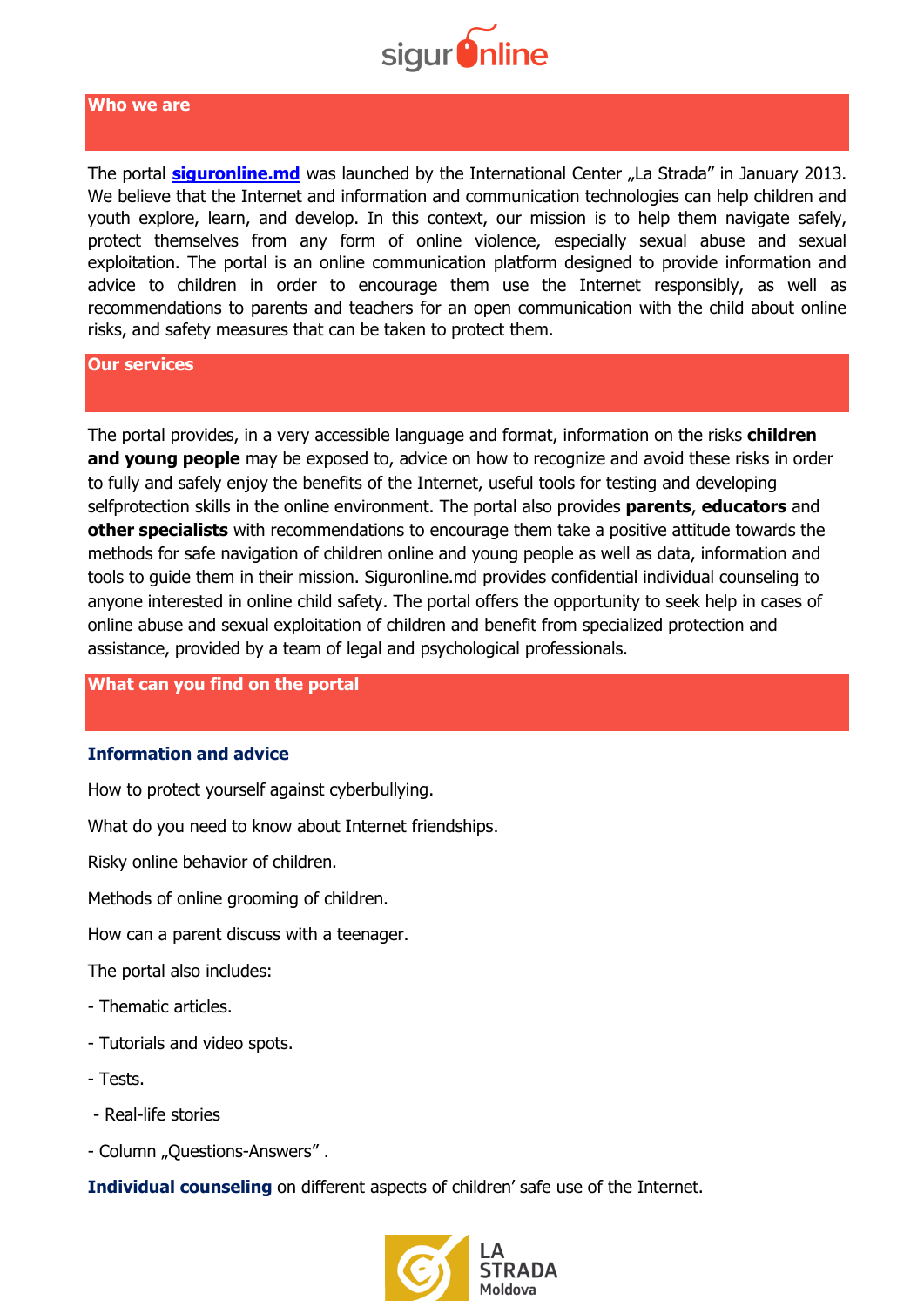

To contact the Siguronline Counselor and solve the problems faced online, you can use:

- Online chat;
- E-mail.

**Help** – the possibility of online direct referral of cases of online abuse and sexual exploitation to ensure child protection and facilitating access to free legal and psychological assistance.

You can use:

- Online chat;
- E-mail;
- Online reporting option.

# **Most common questions asked by children**

- How do I restore access to my account?
- What can I do when someone stole my personal information and photos?
- What to do if I received a message with pornographic images from an unknown person?
- What to do if I am asked to share pictures of me?
- Can I delete something I posted?
- How do I block the unknown people who enter my profile and write comments to my pictures?
- How can I block people I do not want to communicate with?
- What to do if someone has created a fake profile using my name and picture?
- How can I find out if the friend I communicate with online is trustworthy?
- What can I do if I am being harassed online?

# **Most common questions asked by parents**

- What actions can I take in order to ensure the safety of my child on the Internet?
- How do I teach my child avoid the risks?
- What can I do to prevent the child from having access to the violent content of cartoons on YouTube?
- How to install Parental Control Application?

# **In which cases you can write to Siguronline consultant**

- You know about a chat conversation between an adult and a child, the adult asking the child to meet in the real life;

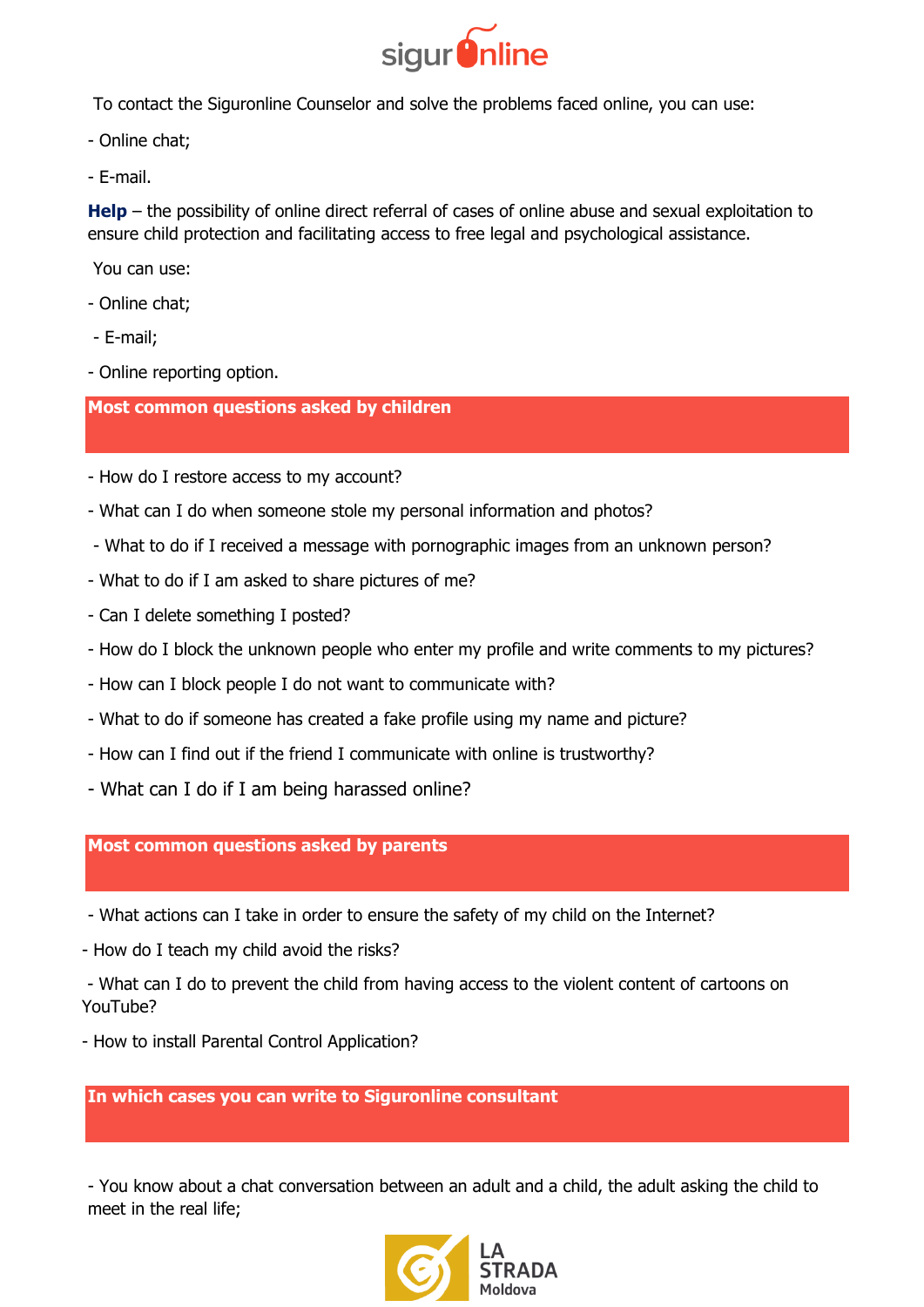

- You know about a chat conversation between an adult and a child, the adult asking the child to have sexual contact with him;

- You know about a chat conversation between an adult and a child, the adult asking the child to send intimate photos of him/her or his/her schoolmates via Internet;

- You know about cases when children share or post intimate photos of him/her or his/her schoolmates via Internet;

- When a child is cyberbullied, receives humiliating messages or is threatened online;
- When child's photos were taken and published without his/her consent.

# **Facts and figures**



Starting with its launch, the platform siguronline.md has become an useful and trustful tool for a safer online experience of children. The number of beneficiaries is annually increasing. Some of them found out about the platform from their peers and colleagues, the others were informed about the platform by their teachers, other children searched online for sollutions, thus getting to know about siguronline.md. In 2019, the number of requests had doubled compared to 2018. There had increased the requests referring to specific of platform and provided services ( Figure 1). A little above 62 % of total number of requests are coming from children. Most often, they are asking for general advice to stay safe online. Also, there had increased the number of requests referring to online relations; how to form online relations; which are the benefits of online relations; or how to check an online friend. The number of requests from parents is also increasing. They , usually, want to know more about the contents accessed by children and how to protect them from harmful contents. Also, parents are worried about the online relations of their children that could be dangerous. Teachers more often ask about how to integrate the online safety subject in their classtime lessons.

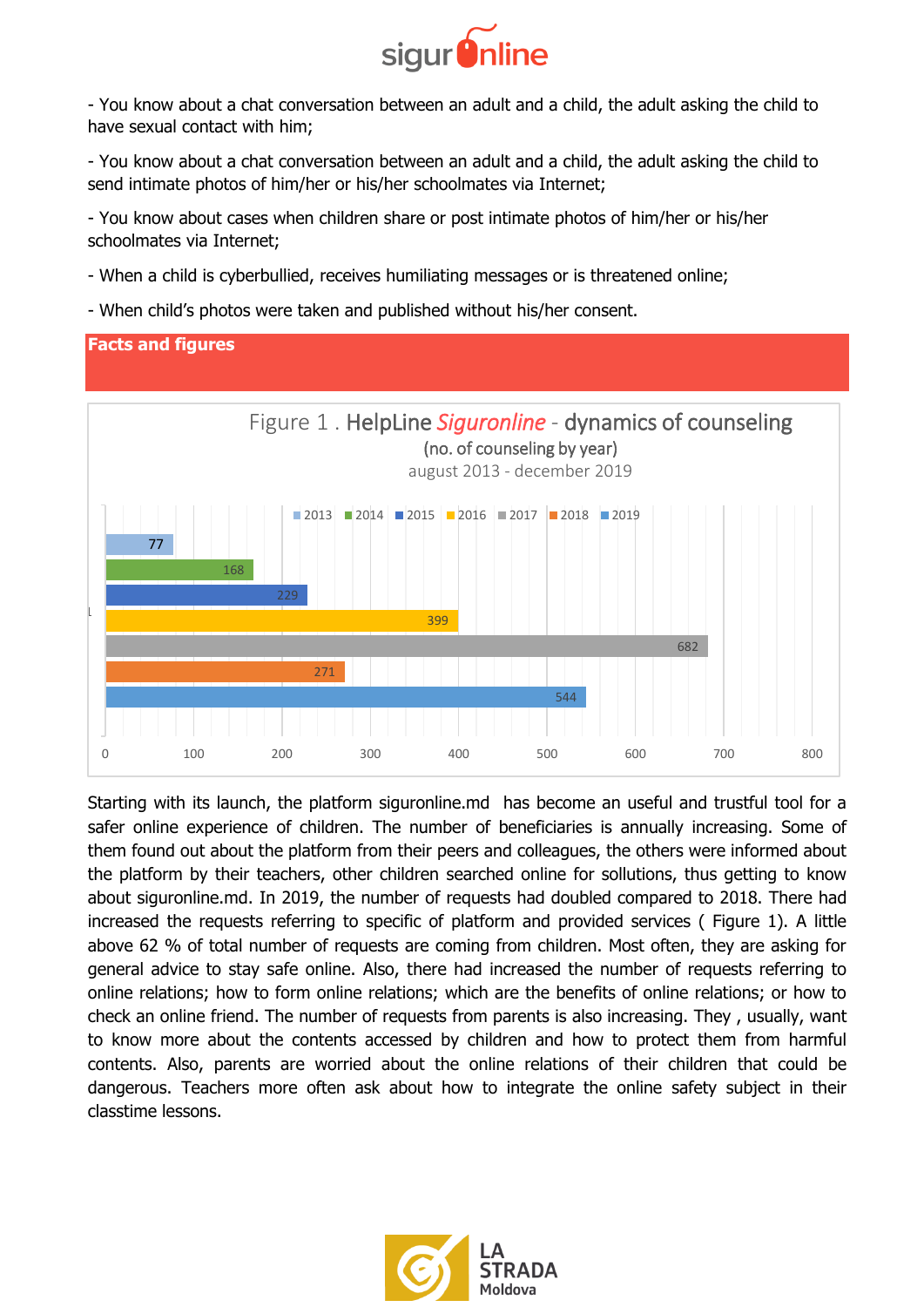



The requests referred to prevention have a top position. That means that children ask for advice to avoid online unpleasant or dangerous situations, particularly the ones about online relations . These requests can be divided in 2 categories: peer to peer relations and technical aspects. For example, in the first category, there are questions as: "What should I do if my online friend asks for a photo of mine?", in the second category, there are questions as: "How could I block a person that is constantly messaging me, but I refuse the communication?" Category Sexual abuse is referred to reports of threatening and sextortion. Children tell us that they were blackmailed with the publication of intimate pictures that they had sent before to the offender, or with a fake account in order to compromise the reputation. In some cases, photos had already been published, and the account had been created. The category *Others* include the requests from adults victims of online sexual abuse and requests from children that do not refer to online safety. That could be explained that children regularly prefer to have an online chat instead of calling a specialized service. Thus, they consider the discussion would be "really anonimous".